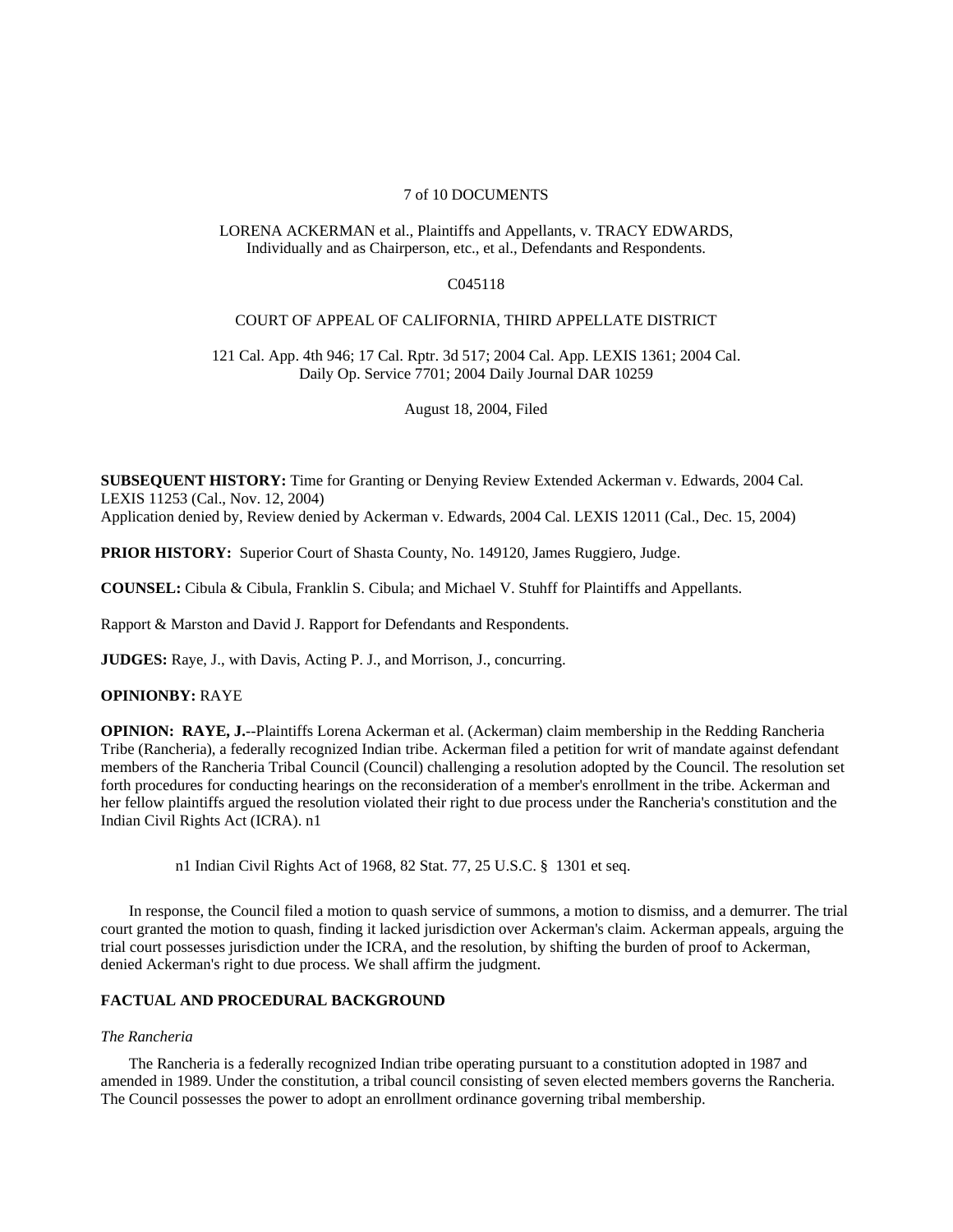The Council, in 1987, adopted the Redding Rancheria Enrollment Procedures Act (Act), which sets forth the requirements for enrollment in the Rancheria. Under the Act, the Council shall review each application for enrollment together with the recommendation of the enrollment committee and determine whether the applicant is eligible to be enrolled as a member of the Rancheria. "The person filing an application has the burden of proof of establishing to the satisfaction of the ... Council that the applicant meets all of the requirements for tribal membership." The Council shall consider all relevant evidence regarding an applicant's eligibility, "but the relevancy, weight, and sufficiency of such evidence shall be determined by the ... Council."

The Act requires the Council to make a written decision that includes findings of fact. The Act does not require a formal hearing. If the Council determines an applicant is not eligible, the rejected applicant can appeal to the membership of the tribe at a regular meeting of the general council.

In 1994 the Council amended the Act, adding article V, governing reconsideration of enrollment. Under article V, if the Council or enrollment committee discovers, after an application for enrollment has been approved or denied, that a member may have misrepresented or omitted facts affecting eligibility, the application shall be reconsidered in accordance with the procedure for processing an original application.

### *Reconsideration at Issue*

In the summer of 2002 the enrollment committee received two letters from a Rancheria elder casting doubts upon the eligibility of member Lorena Butler. The letters suggested Butler was not the daughter of Virginia Timmons, an original distributee listed on the Rancheria distribution plan.

Ackerman and her fellow plaintiffs are all members of the Foreman family, who are the children and grandchildren of Butler. The Foreman family claims membership in the Rancheria through Timmons.

The enrollment committee reviewed Butler's application for membership. The application file contained neither a birth certificate nor baptismal records establishing Timmons as Butler's mother. The enrollment committee notified the Council about the deficiencies.

On the basis of the review of the application file, the enrollment committee found that Butler might have omitted facts affecting her eligibility for enrollment in the Rancheria. Under the Act, this determination required the Council to reconsider Butler's enrollment.

Because of the size of the Foreman family and the potential impact on the Rancheria, the Council adopted resolution 014-04-01-03 (Resolution). The Resolution is titled: "Resolution of the Tribal Council of the Redding Rancheria Establishing Procedures for Conducting Hearings on a Recommendation by the Enrollment Committee to Reconsider Enrollment of a Tribal Member."

The Resolution establishes a procedure requiring a hearing officer to preside over a formal hearing on the reconsideration of eligibility. The hearing officer must be an impartial and experienced attorney. The Resolution specifies the hearing officer preside over the hearing, questioning witnesses, ruling on issues of law, and preparing a written decision for Council consideration. Nothing in the Resolution alters the standard governing the burden of proof as set forth in the Act.

According to the Council, the resolution provides Rancheria members subject to disenrollment procedures greater procedural protections than those contained in the Act.

## *The Present Action*

Ackerman filed a petition for writ of mandate in the trial court against the Council members, challenging the resolution. In response, the Council filed a motion to quash service of summons, motion to dismiss, and demurrer to the petition. The Council argued the trial court lacked both personal and subject matter jurisdiction over Ackerman.

The trial court granted the Council's motion to quash service of summons based on a lack of jurisdiction. The court found the Council made a sufficient showing of entitlement to sovereign immunity.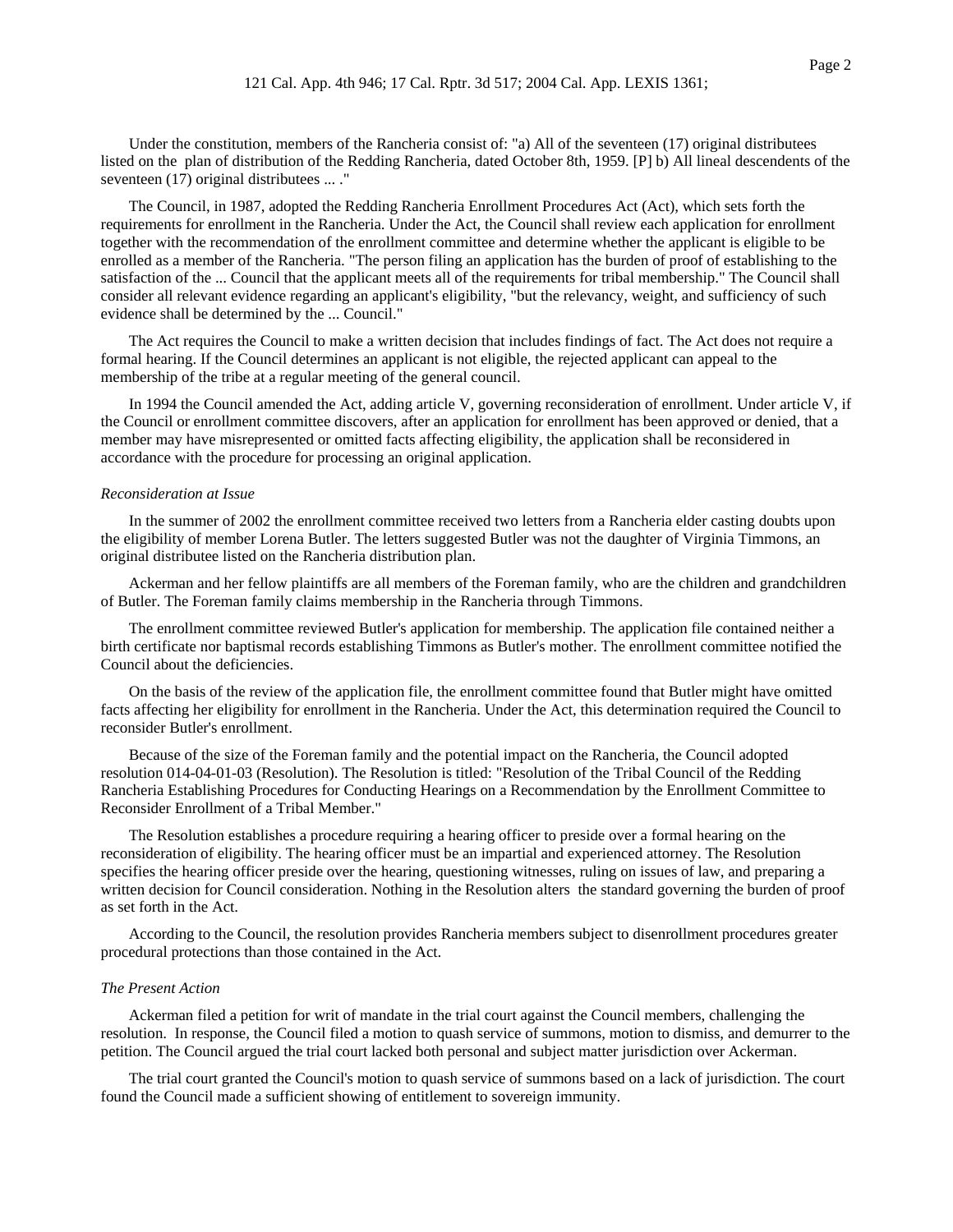The court, in granting the motion, quoted from *Santa Clara Pueblo v. Martinez* (1978) 436 U.S. 49 [56 L. Ed. 2d 106, 98 S. Ct. 1670] (*Santa Clara Pueblo*) that "[n]othing on the face of Title 1 of the ICRA purports to subject tribes to the jurisdiction of the federal courts in civil actions for injunctive or declaratory relief." ( 436 U.S. at p. 59.) The trial court explained, "While the petitioners argue that this case dealt only with the federal court's jurisdiction, there is nothing in the reasoning of *Santa Clara Pueblo* that would limit its application only to federal courts. In addition, to find an exception for state courts would be inconsistent with the rationale of the decision. Further, the reasoning of the *Santa Clara Pueblo* case makes clear that there is no private right of action created by the ICRA. The petitioners cannot establish jurisdiction pursuant to this section whether the suit is considered against the tribe or individual members."

The court also found no jurisdiction by virtue of Public Law 280 (28 U.S.C. § 1360), concluding *Bryan v. Itasca County* (1976) 426 U.S. 373 [48 L. Ed. 2d 710, 96 S. Ct. 2102] (*Bryan*) makes clear that the purpose of Public Law 280 was not to resolve disputes that affect the tribe and its ability to govern itself. The court ruled: "This is consistent with the rule of law that a petitioner cannot avoid the application of sovereign immunity of the tribe, by suing individual members where the real effect of the suit is on the tribe."

Following entry of judgment of dismissal, Ackerman filed a timely notice of appeal.

#### **DISCUSSION**

## **I**

We begin with a brief review of Indian tribal sovereignty. **(1)** Indian tribes are distinct, independent political communities that retain their original natural rights in matters of local self-government. Although no longer possessing the full attributes of sovereignty, they remain a separate people possessing the power of regulating their internal and social relations. Indian tribes have the power to make their own substantive law in internal matters and to enforce that law in their own forums. ( *Santa Clara Pueblo*, *supra*, 436 U.S. at pp. 55-56.)

**(2)** As separate sovereigns pre-existing the United States Constitution, tribes have historically been regarded as unconstrained by those constitutional provisions framed specifically as limitations on federal or state authority. However, Congress retains the plenary authority to limit, modify, or eliminate the powers of local self-government that tribes otherwise possess. ( *Santa Clara Pueblo*, *supra*, 436 U.S. at pp. 56-58.)

Title 1 of the ICRA, 25 United States Code sections 1301-1303 represents an exercise of this authority. Section 1302(8) states: "No Indian tribe in exercising powers of self-government shall--[P] ... [P] ... deny to any person within its jurisdiction the equal protection of its laws or deprive any person of liberty or property without due process of law." **(3)** "In 25 USC 1303 [25 USCS § 1303], the only remedial provision expressly supplied by Congress, the 'privilege of the writ of habeas corpus' is made 'available to any person, in a court of the United States, to test the legality of his detention by order of an Indian tribe.' " ( *Santa Clara Pueblo*, *supra*, 436 U.S. at p. 58.)

**(4)** Indian tribes have long been recognized as possessing the common law immunity from suit traditionally enjoyed by sovereign powers. This immunity is subject to the superior and plenary control of Congress. However, absent congressional authorization, the tribes are exempt from suit. ( *Santa Clara Pueblo*, *supra*, 436 U.S. at p. 58.)

#### **II**

Both parties urge application of the Supreme Court decision in *Santa Clara Pueblo*, but to very different ends. In *Santa Clara Pueblo*, the respondent, a female member of the Santa Clara Pueblo tribe, brought an action for declaratory and injunctive relief against enforcement of a tribal ordinance denying membership to children of female members who marry outside the tribe. However, the ordinance extended membership to children of male members who marry outside the tribe. The respondent claimed the rule discriminated on the basis of both sex and ancestry in violation of title 1 of the ICRA. ( *Santa Clara Pueblo*, *supra*, 436 U.S. at pp. 51-52.)

The *Santa Clara Pueblo* court found that nothing on the face of title 1 of the ICRA purports to subject the tribes to the jurisdiction of the federal courts in civil actions for injunctive or declaratory relief. ( *Santa Clara Pueblo*, *supra*, 436 U.S. at p. 59.) However, the court considered whether the relief sought by the respondent, although not expressly authorized by the ICRA, was nonetheless implicit in its terms. (*Ibid.*)

The court delineated two distinct and competing purposes of the ICRA: to strengthen the position of individual tribal members vis- [agrave] -vis the tribe and to promote the well-established federal policy of furthering Indian selfgovernment. ( *Santa Clara Pueblo*, *supra*, 436 U.S. at p. 62.) The court found that imposition of a federal cause of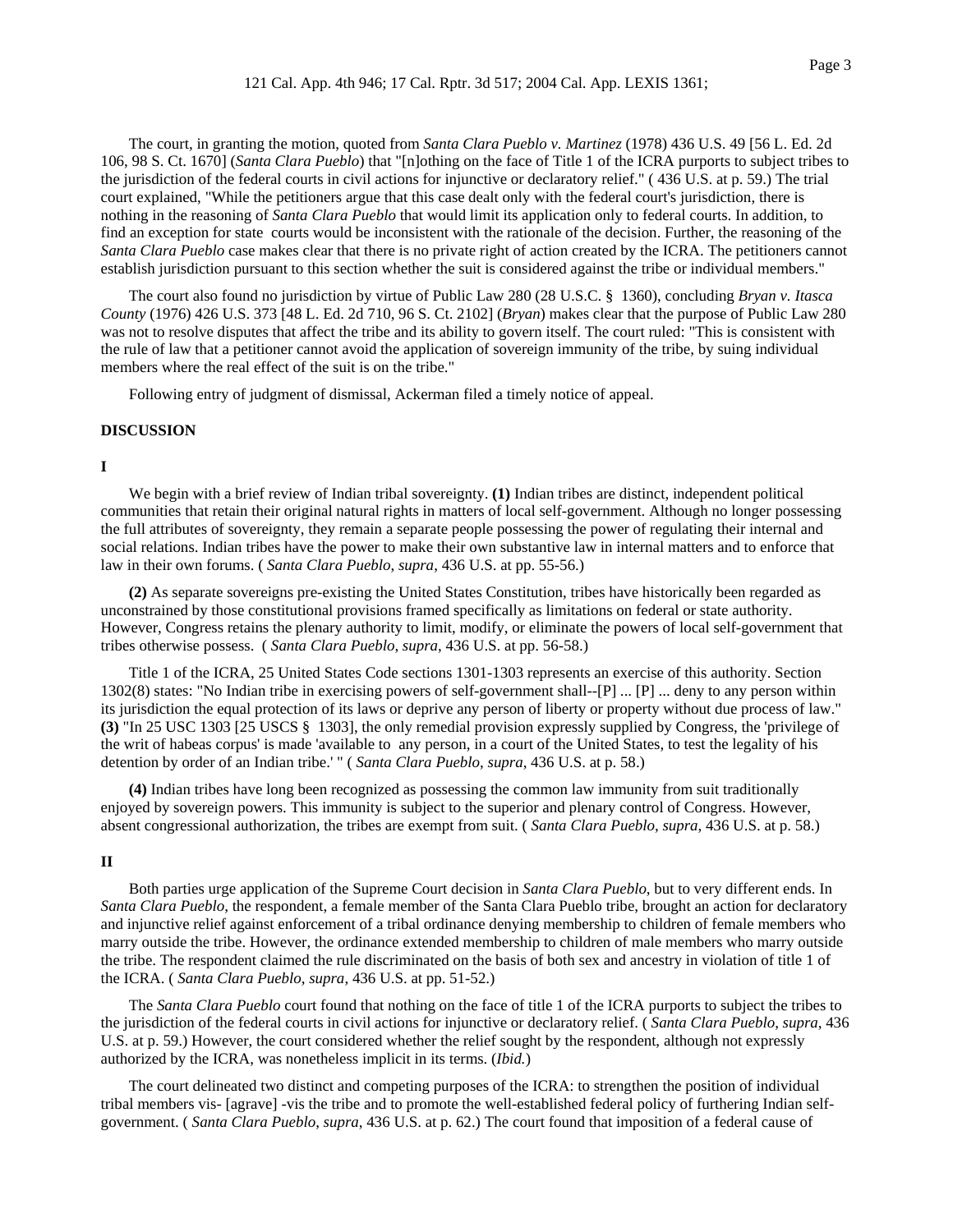action for enforcement of the rights created in title 1 of the ICRA, however useful in securing compliance with 25 United States Code section 1302, would undermine the authority of tribal forums and impose serious financial burdens on financially disadvantaged tribes. ( *Santa Clara Pueblo*, *supra*, 436 U.S. at p. 64.)

The court ultimately determined: "Tribal forums are available to vindicate rights created by the ICRA, and § 1302 has the substantial and intended effect of changing the law which these forums are obliged to apply. [Fn. omitted.] Tribal courts have repeatedly been recognized as appropriate forums for the exclusive adjudication of disputes affecting important personal and property interests of both Indians and non-Indians. [Fn. omitted.] [Citations.] Nonjudicial tribal institutions have also been recognized as competent law-applying bodies. [Citation; fn. omitted.] Under these circumstances, we are reluctant to disturb the balance between the dual statutory objectives which Congress apparently struck in providing only for habeas corpus relief." ( *Santa Clara Pueblo*, *supra*, 436 U.S. at pp. 65-66.)

In addition, "By not exposing tribal officials to the full array of federal remedies available to redress actions of federal and state officials[,] Congress may also have considered that resolution of statutory issues under [25 United States Code] § 1302, and particularly those issues likely to arise in a civil context, will frequently depend on questions of tribal tradition and custom which tribal forums may be in a better position to evaluate than federal courts." ( *Santa Clara Pueblo*, *supra*, 436 U.S. at p. 71.) n2 **(5)** Therefore, the Supreme Court found section 1302 does not impliedly authorize actions for declaratory or injunctive relief against either a tribe or its officers. ( *Santa Clara Pueblo*, *supra*, 436 U.S. at p. 72.)

n2 As the court noted, "A tribe's right to define its own membership for tribal purposes has long been recognized as central to its existence as an independent political community. [Citations.] Given the often vast gulf between tribal traditions and those with which federal courts are more intimately familiar, the judiciary should not rush to create causes of action that would intrude on these delicate matters." ( *Santa Clara Pueblo*, *supra*, 436 U.S. at p. 72, fn. 32.)

## **III**

Ackerman and the other plaintiffs contend Public Law 280 grants jurisdiction to California courts to consider their action for writ of mandate against Council members. Title 28 United States Code section 1360, Public Law 280 provides, in pertinent part: "[California] shall have jurisdiction over civil causes of action between Indians or to which Indians are parties[.]" Ackerman construes Public Law 280 to grant California courts jurisdiction over a dispute between a tribal member and the tribe. According to Ackerman, "Here in California, the role of tribal courts has been given to the State by Congress in PL 280."

Ackerman's assertion rests on very tenuous reasoning. Under Ackerman's theory, the *Santa Clara Pueblo* court determined that Congress rejected direct action by the federal courts, instead finding jurisdiction in "other courts." According to Ackerman, in most other states these are "tribal courts," but in California it is the state court.

Such reasoning turns *Santa Clara Pueblo* on its head. The Supreme Court discussed only tribal courts and nonjudicial tribal institutions as possessing jurisdiction over tribal matters. The Supreme Court did not leave jurisdiction open to "courts" in general or state courts in particular. The Supreme Court carefully explained its rationale for leaving disputes over the ICRA to tribal courts and institutions. This rationale does not support any conferral of jurisdiction on state courts.

**(6)** As the Council points out, the Supreme Court explicitly denied that Public Law 280 confers jurisdiction in the states over the tribes themselves: "The Act itself refutes such an inference: there is notably absent any conferral of state jurisdiction over the tribes themselves." ( *Bryan*, *supra*, 426 U.S. at pp. 388-389.) California courts are in accord. "No case has been cited to us, and we have found none, which concludes or even suggests, that 28 United States Code section 1360 [Public Law 280] conferred on California jurisdiction over the Indian tribes, as contrasted with individual Indian members of the tribes." ( *Long v. Chemehuevi Indian Reservation* (1981) 115 Cal. App. 3d 853, 857 [171 Cal. Rptr. 733].)

We find no merit in Ackerman's assertion that the courts of California have jurisdiction over disputes between tribal members and tribes through Public Law 280. As the trial court correctly observed, to extend jurisdiction to state courts would be inconsistent with the reasoning of *Santa Clara Pueblo.*